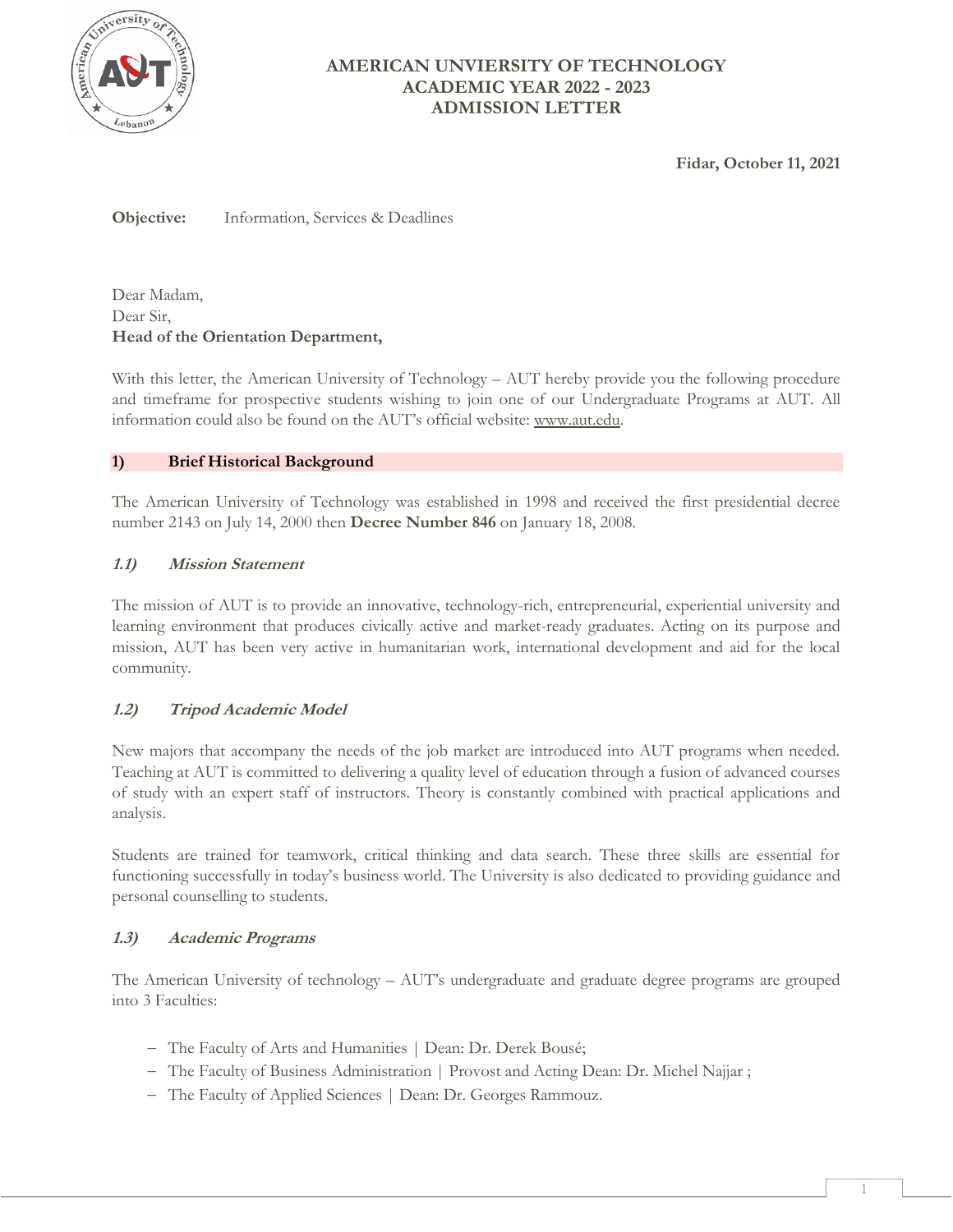

### **2) Online Orientation Sessions**

The American University of Technology – AUT has been conducting Online Orientation Sessions to be of better assistance to all prospective students.

Accordingly, online session (s) will be scheduled in coordination between both establishments.

Applicants interested in booking online advisory sessions are requested to send an email to admissions@aut.edu and a link for the meeting will be provided.

All procedures, deadlines, requirements and facilitations are explained during these sessions and all questions are answered.

## **3) The Admission Application**

The opening of the admission application allows the prospective student to have a prior enrollment at the University, while awaiting the results of the Baccalaureate (or a diploma considered equivalent by the Ministry of Education and Higher Education) as well as the admission placement test (s).

The Application opening and Entrance Exam (s) fees are LBP 175,000 (non-refundable).

### **3.1) File Withdrawal**

The undergraduate admission application could be acquired from the University Admissions Office (or our branches in Ras Maska and Akkar).

Parties wishing to withdraw files for their students are requested to contact the Admissions Office (Phone: 961 9 478 143/4 | Fax: +961 9 478 146 | [Admissions@aut.edu\)](mailto:Admissions@aut.edu).

# **3.2) File Deposit**

The Admission Application must be filled and submitted to the Admissions Office (or our branches), duly completed with all the following required documents, five days prior to the admission exam.

#### **Online Admission Procedures**

To facilitate the admission procedures to our prospective students, the admission online option is available. Applicants are requested to fill in personal information, intended program (s), test dates, and type of admission.

Admission online is achieved thought a link that will be sent in the upcoming period.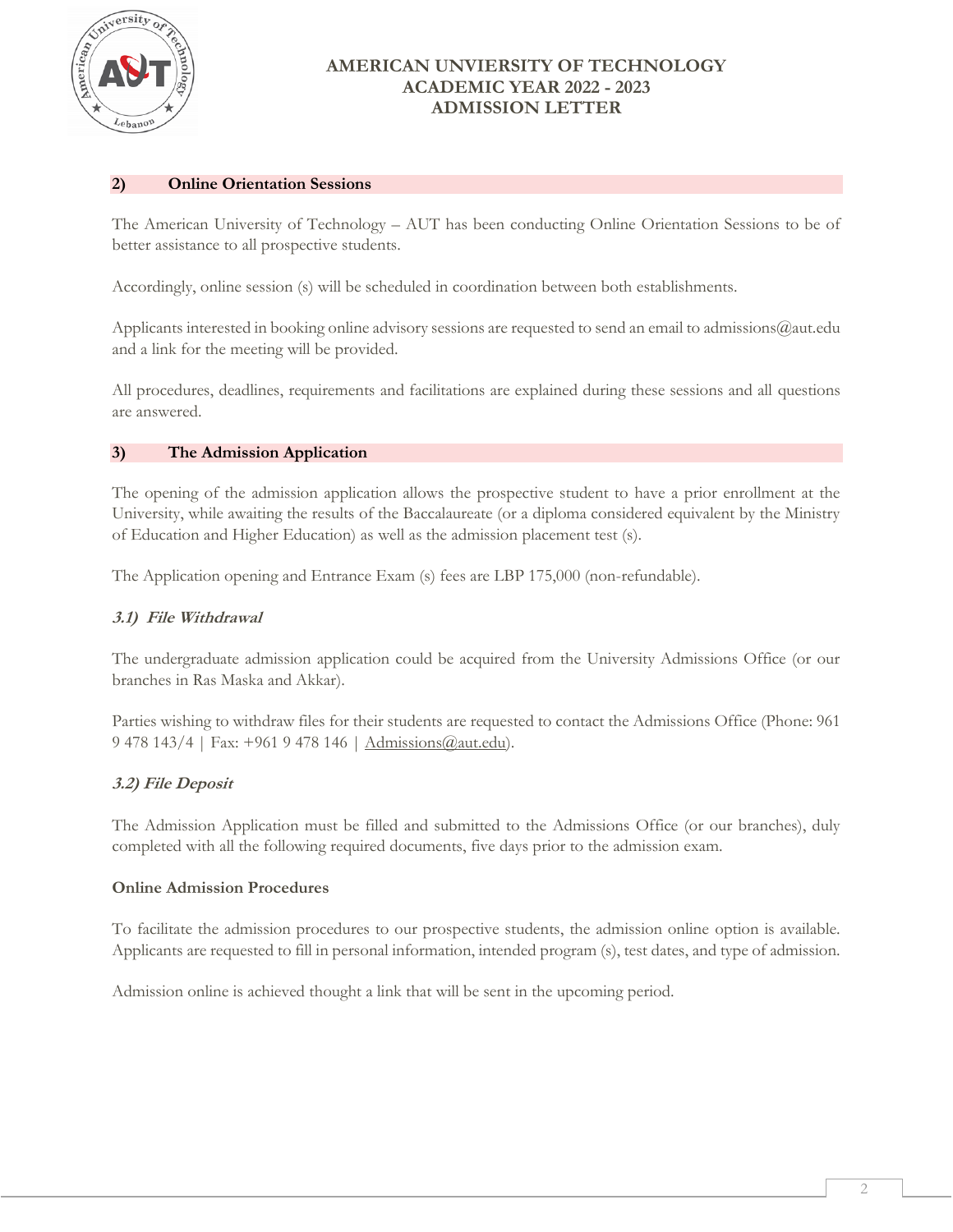

## **4) Admission Types**

## **4.1) Early Admission**

The Early Admission period starts on November 1st and ends on 31st January; students can apply earlier in the year than usual and receive their results early as well. The applicant is required to sit for their Language Placement Tests (EPT, FTP, or both).

## **4.2) Regular Admission**

Regular admission is carried out up to the end of July. The candidate is required to pass an Admission Placement Exam whose content varies according to the chosen program (Mathematics, Oral Interview, etc.).

#### **Calendar of Admission Exam Dates\*:**

| Type of Exam                     | Date                        | Timing  |
|----------------------------------|-----------------------------|---------|
| <b>Language Placement Tests</b>  | Thursday, November 11, 2021 | 3:00 PM |
|                                  | Friday, November 12, 2021   | 3:00 PM |
|                                  | Thursday, December 9, 202   | 3:00 PM |
|                                  | Friday, December 10, 2021   | 3:00 PM |
|                                  | Thursday, January 13, 2022  | 3:00 PM |
|                                  | Friday, January 14, 2022    | 3:00 PM |
| <b>Language Placement Tests</b>  | Thursday, February 17, 2022 | 3:00 PM |
|                                  | Friday, February 18, 2022   | 3:00 PM |
|                                  | Thursday, March 10, 2022    | 3:00 PM |
|                                  | Friday, March 11, 2022      | 3:00 PM |
| <b>Admission Placement Exams</b> | Wednesday, April 6, 2022    | 3:00 PM |
|                                  | Thursday, April 7, 2022     | 3:00 PM |
|                                  | Wednesday, May 11, 2022     | 3:00 PM |
|                                  | Thursday, May 12, 2022      | 3:00 PM |
|                                  | Thursday, July 14, 2022     | 3:00 PM |
|                                  | Friday, July 15, 2022       | 3:00 PM |
|                                  | Thursday, August 11, 2022   | 3:00 PM |
|                                  | Friday, August 12, 2022     | 3:00 PM |

**PS: \* The EPT is required for all candidates except those who show proficiency in the below:**

- **IELTS: 6.5**
- **TOEFL iBT: 80-90**
- **TOEFL PBT: 550-575**
- **Cambridge ESOL: CAE - <sup>C</sup>**
- **SAT: 590**

 **\* Registration should be done, five days prior to the Admission Exam.**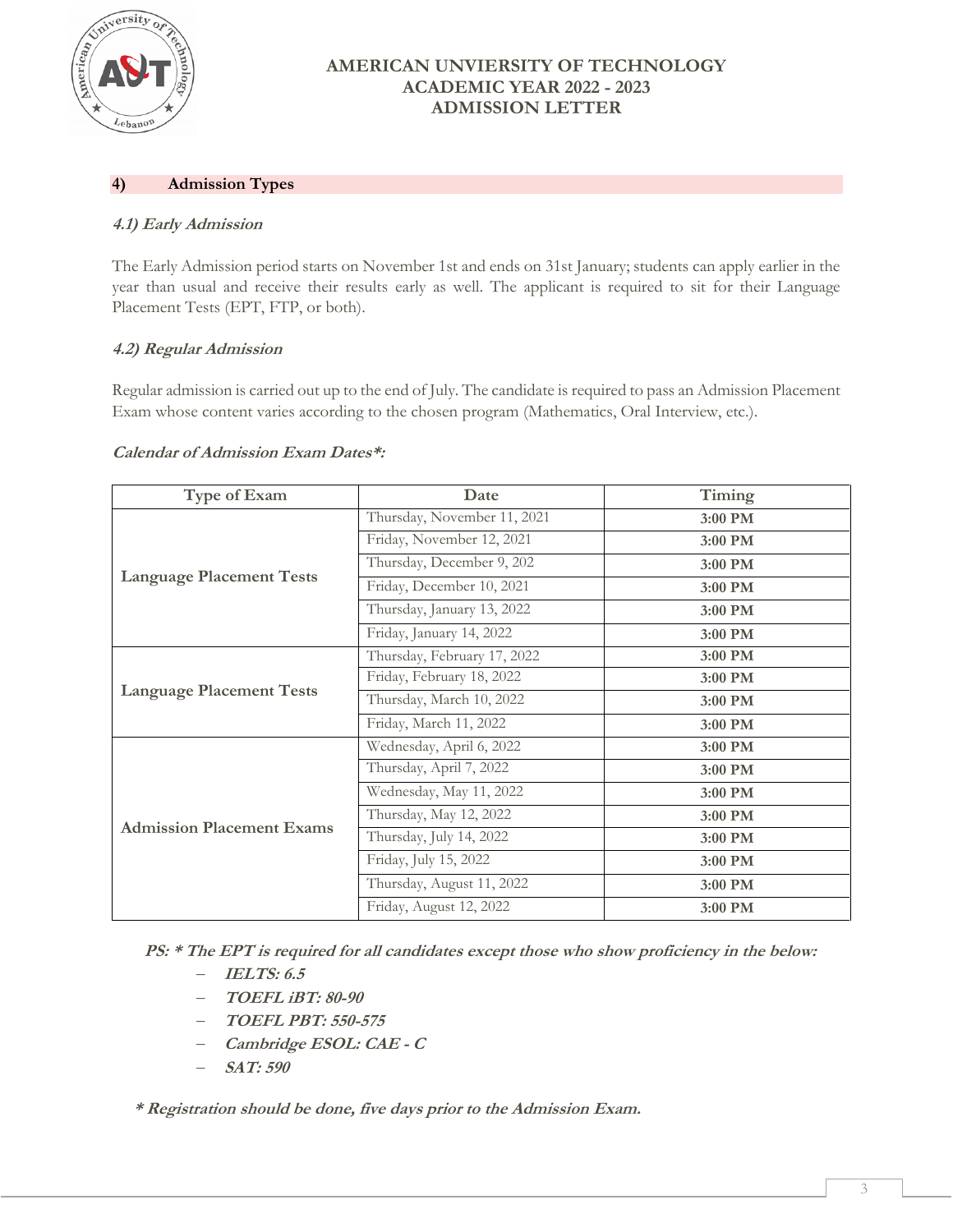

#### **5) Merit Scholarship Program**

- **5.1) Excellence Scholarship:** Applicants, ranked first during each of their final secondary years\*, shall be granted an **Excellence Scholarship** covering 100% of the tuition fees, excluding the Registration, Technology and NSSF fees. Granting this scholarship is under the following conditions: **LS, GS**  $\geq$  **16; ES**  $\geq$  **15; H**  $\geq$  **14.**
- **5.2) Early-Bird Scholarship:** Applicants, who have outstanding high school grades (a minimum general average of 14/20 and above) during their last three secondary years, shall be granted an **Early-Bird Scholarship\*** excluding the Registration, Technology and NSSF fees. Granting this scholarship is under the following conditions: **LS, GS**   $≥ 16$ ; ES  $≥ 15$ ; H  $≥ 14$ .

| <b>Required General Average</b> | <b>Granted Scholarship</b><br>(Upon high school grades<br>with no ranking) | <b>Granted Scholarship (Upon high school grades)</b><br>with ranking in G12) |                               |
|---------------------------------|----------------------------------------------------------------------------|------------------------------------------------------------------------------|-------------------------------|
| General Average $\geq 14/20$    | 15% of the tuition fees                                                    | 30% of the tuition fees                                                      | Ranked 1 <sup>st</sup> in G12 |
|                                 |                                                                            | 35% of the tuition fees                                                      | Ranked 2 <sup>nd</sup> in G12 |
| General Average $\geq 15/20$    | 25% of the tuition fees                                                    | 40% of the tuition fees                                                      | Ranked $1st$ in G12           |
|                                 |                                                                            | 45% of the tuition fees                                                      | Ranked 2 <sup>nd</sup> in G12 |
| General Average $\geq 16/20$    | 35% of the tuition fees                                                    | 50% of the tuition fees                                                      | Ranked $1st$ in G12           |
|                                 |                                                                            | 55% of the tuition fees                                                      | Ranked 2 <sup>nd</sup> in G12 |
| General Average $\geq 17/20$    | 55% of the tuition fees                                                    | 70% of the tuition fees                                                      | Ranked 1 <sup>st</sup> in G12 |
|                                 |                                                                            | 75% of the tuition fees                                                      | Ranked 2 <sup>nd</sup> in G12 |

Early-Bird Scholarships Guiding Principles:

*\* For the Faculty of Business Administration and Faculty of Applied Sciences (Concentrations: Computer Sciences and Information Technology), in addition to the above conditions, applicants must have a minimum of 14/20 in Math during their secondary years).*

- *\* Period to apply for this type of Scholarship: Starting January 17 till March 31.*
- *\* Final Secondary Years: Grade 10, Grade 11, first term of Grade 12.*
- **5.3) Athletics Scholarship:** Talented athletes, who are selected to join AUT sports teams, shall benefit from an **Athletics Scholarship** ranging between 10% and 75% on the tuition fees, excluding the Registration, Technology and NSSF fees. The grant of this scholarship depends on coaches' reports and recommendations as well as students' academic performance (minimum a GPA of 2.7/4).
- **5.4) Baccalaureate Scholarship:** Applicants, who obtain a **Very Good Mark** on their official Baccalaureate (Lebanese, International or French) and have a general average of **15/20 and above** during their final secondary years, shall be granted a **Baccalaureate Scholarship** covering 100% of the tuition fees, excluding the Registration, Technology and NSSF fees.
- *\* Period to apply for this type of Scholarship: Upon Baccalaureate results release date.*